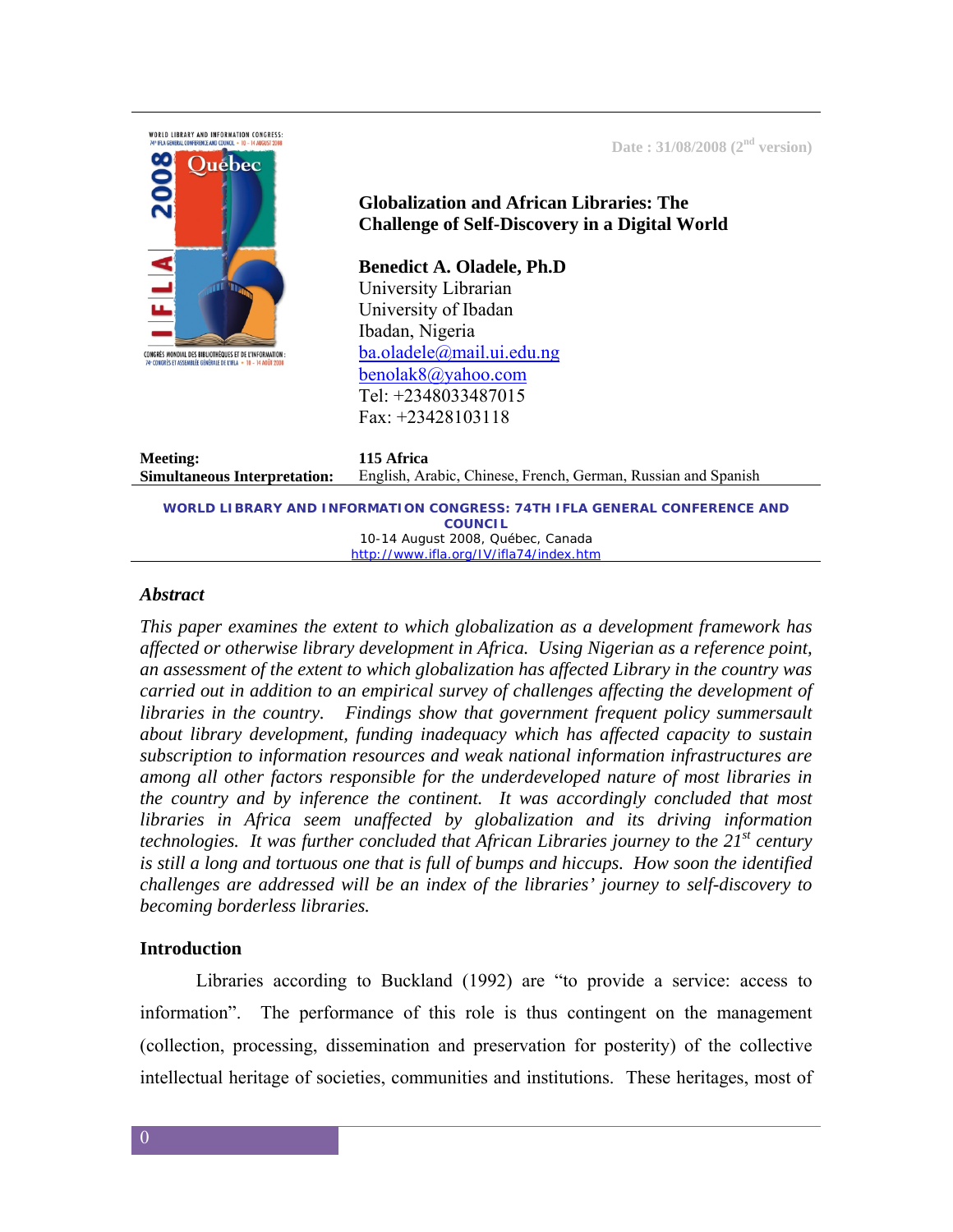which are tangible are in the form of books, journals, arts, music scores, to mention a few. The management of these resources underscores the nature of library as an organic system that does not only grow in terms of quality and quantum of materials and service delivery, but also as a system that is constantly undergoing transformations induced by developments in its immediate and remote environment. By extension therefore, the Library is an organic system that is daily being confronted with challenges that are rooted in its surrounding. This forms the basis of Witten and Bainbridge's (2003) conclusion that the existence of Libraries for the past 25 centuries with most of them flourishing during the renaissance era was attributable to the invention of printing technology. This was especially true of societies with written culture.

 In Africa, and more importantly in its pre-colonial contact era, the notion of the Library was essentially oral. Unlike the chained monastic and private libraries of Europe, and the Chinese engraved stone Steles or slab, the idea of library in Africa was biological. Individuals were designated as the custodians of the collective memories of their various communities. According to Banjo (1998) the "Pool of traditional intellectuals: elders, clan heads, priests, historians and story tellers" including musicians constituted or functioned as libraries and librarians in their local domains. The designated individuals were formally recognized and accorded respect by the entire communities. Among the Wollof ethnic group of West Africa individuals so designated were called *'griots'* and among the Hausa speaking community of Nigeria, the official title of such individuals is '*Dan-Masanin'* which literarily means the "learned". They are usually high chiefs in the courts and palaces of the emirs. Also among the Yoruba speaking people of Nigeria they are known as '*arokin'* or '*olupitan'* which means custodian of knowledge or in a literal sense the story teller.

 At pubic events the views of such individuals on matters affecting the community were regarded as statement of facts and were accordingly held in high esteem. The challenges of this system were very obvious as not everybody in the community could have access to the individuals at will just like patrons can access public libraries. There is also the challenge of incorrect rendition of events due to selective secrecy, natural bias, amnesia arising from old age and illness. There was also the natural challenge of death and the consequent loss of the entire community heritage more so in the absence of any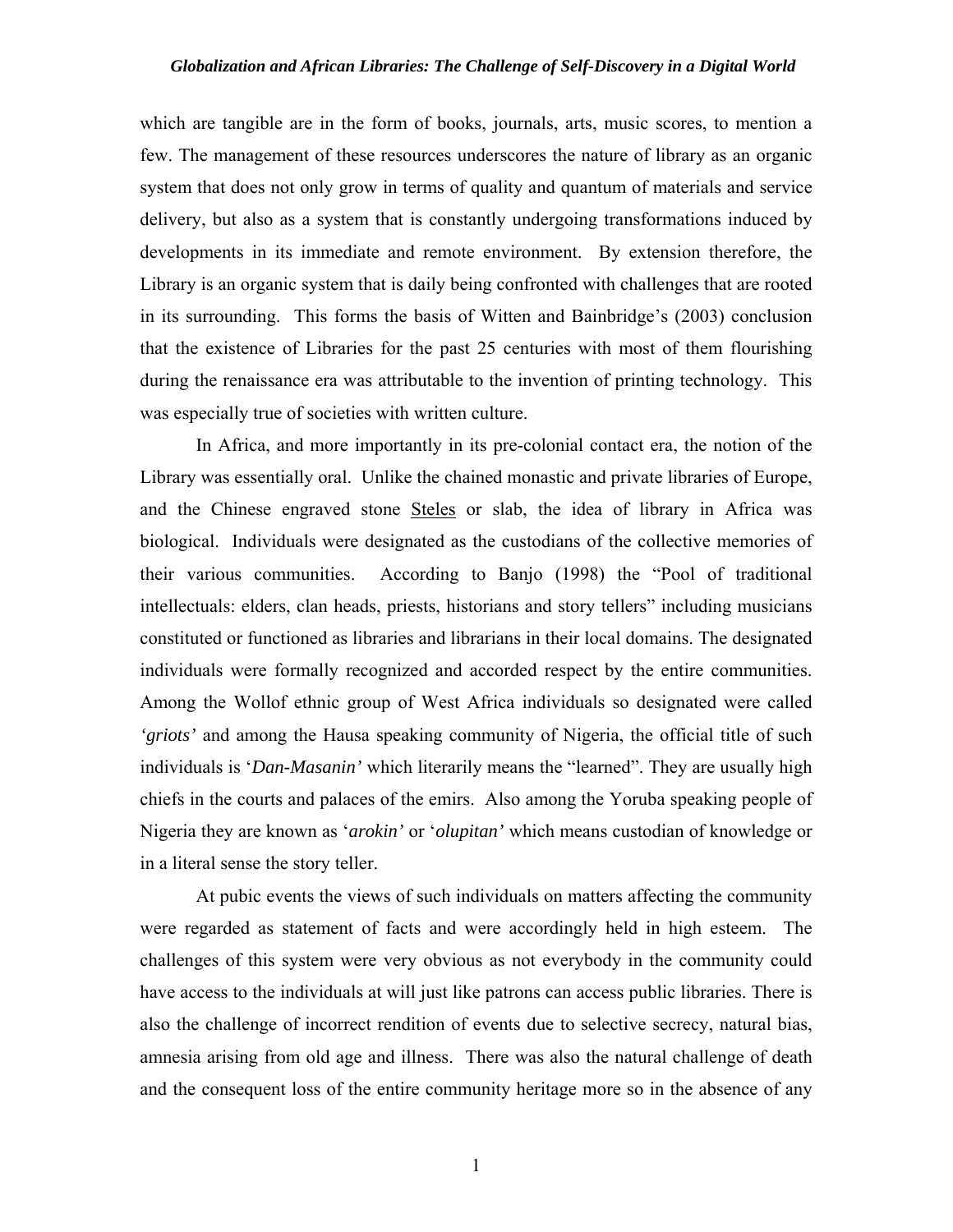'formal hand over'. It is in this connection that one appreciates a Kenyan saying on the DSTV Africa Movie Magic Channel that "the death of an elder is like a burning library." As a by-product of colonialism in Africa, the western model of libraries was gradually embraced. Physical structures were built and stocked with books and other reading materials for the patrons most of whom were government functionaries (Dosunmu, 2001). Activities like selection and acquisition of materials, their processing were performed overseas with most of the collections reflecting the cultures of the colonial masters.

In contemporary time however, the idea of a library has been altered by the notion of globalization. As an idea, it has generated so much affections and hatred among scholars and technocrats (Stiglitz, 2002; Zeleza, 2003). The ensuing arguments as to its merits and demerits are however not within the purview of this paper. It suffices to say that globalization is a pervasive enigma that is daily impacting on societies and institutions. In the word of Zeleza (2003:1) "globalization seems to be everywhere, as rhetoric and reality, as process and project." As a process, its prevalence has been reinforced by the development in the field of Information and Communication Technology (ICT) which is the driving force. In the context of the library, globalization has brought about a paradigm shift in the conceptual understanding of what a library is and how it is operated.

In the pre-globalization era, the library was location bound in terms of provision of physical structure or building, reading tables and chairs and row of stacks. Service delivery was more by readers' physical presence in the library and personal interactions between the librarian and reader. The issues of space, distance, and variation in time zones constituted challenges in this context. In modern time in which most libraries now apply ICT to their operations and services, access to the library is increasingly becoming anonymous and impersonal as patrons now interact with machines instead of human beings. This is so because instead of the rows of book shelves, information now resides in hardware that can be remotely accessed by readers. It is in this context that one appreciates the relevance of the following anonymous quotation:

> I am the Library I am neither wall nor shelves Nor even the books that stand in row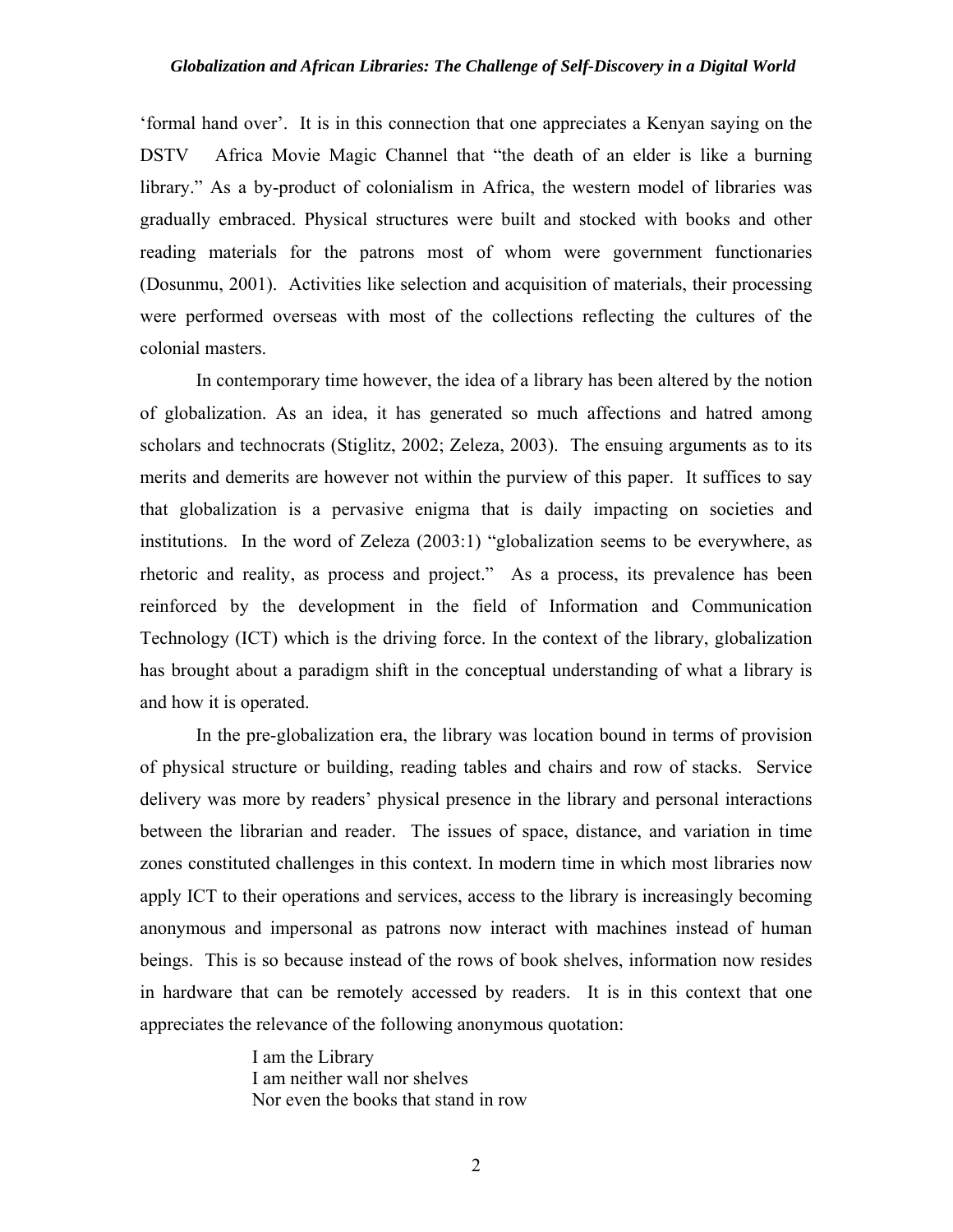I am the wisdom of the universe captured and arrange for you. I am an open door. Enter.

The application of technologies to library operations or activities has so much changed the performance of routine chores with relative ease. Information can now be repackaged and delivered much easier than ever before. Readers can now conduct a federated search of libraries without leaving the comfort of their locations. The bottom-line of all these possibilities is that the notion of boundary bound library's service has given way to borderless service. This development which is more prevalent in developed economies, however has thrown up some downside challenges for library management and service delivery. The African library situation however is an entirely different picture. Most libraries on the continent have not been able to take advantage of some of the gains of globalization and the converging powers of information technologies to improve on their service delivery capacity. This is not unconnected to a number of challenges. Thus to what extent have libraries in Africa been affected by globalization? Are there challenges inhibiting libraries in Africa from becoming globalized? If there are challenges, what are their nature and how can they be mitigated? The objective therefore is to study the extent to which libraries in Africa have been affected or unaffected by globalization in the context of its nature, ramifications, and challenges including their mitigation.

 The paper is divided into seven sections starting with the introduction. This is followed by the section on globalization and African library. Next to this is the section on theoretical framework for the paper. The methodology for the study is contained in the fourth section while data analysis is in section five. Section six discusses the findings of the study. The last section covers with the conclusion of the paper.

## **Globalization and African Library**

 The library is an integral component of a nation's national information system. It is established for the purpose of meeting the nation's information needs in the academia, governance and in the industry. This role imposes the need for continuous acquisition information materials. Unfortunately, in the last couple of years, libraries in Africa have been dependent on external assistance as the knowledge industry (academia, publishing and printing sector, and libraries) at the level of most of the nations seems to be crumbling or moribund (Zeleza, 2003). The ruling class perhaps through deliberate policy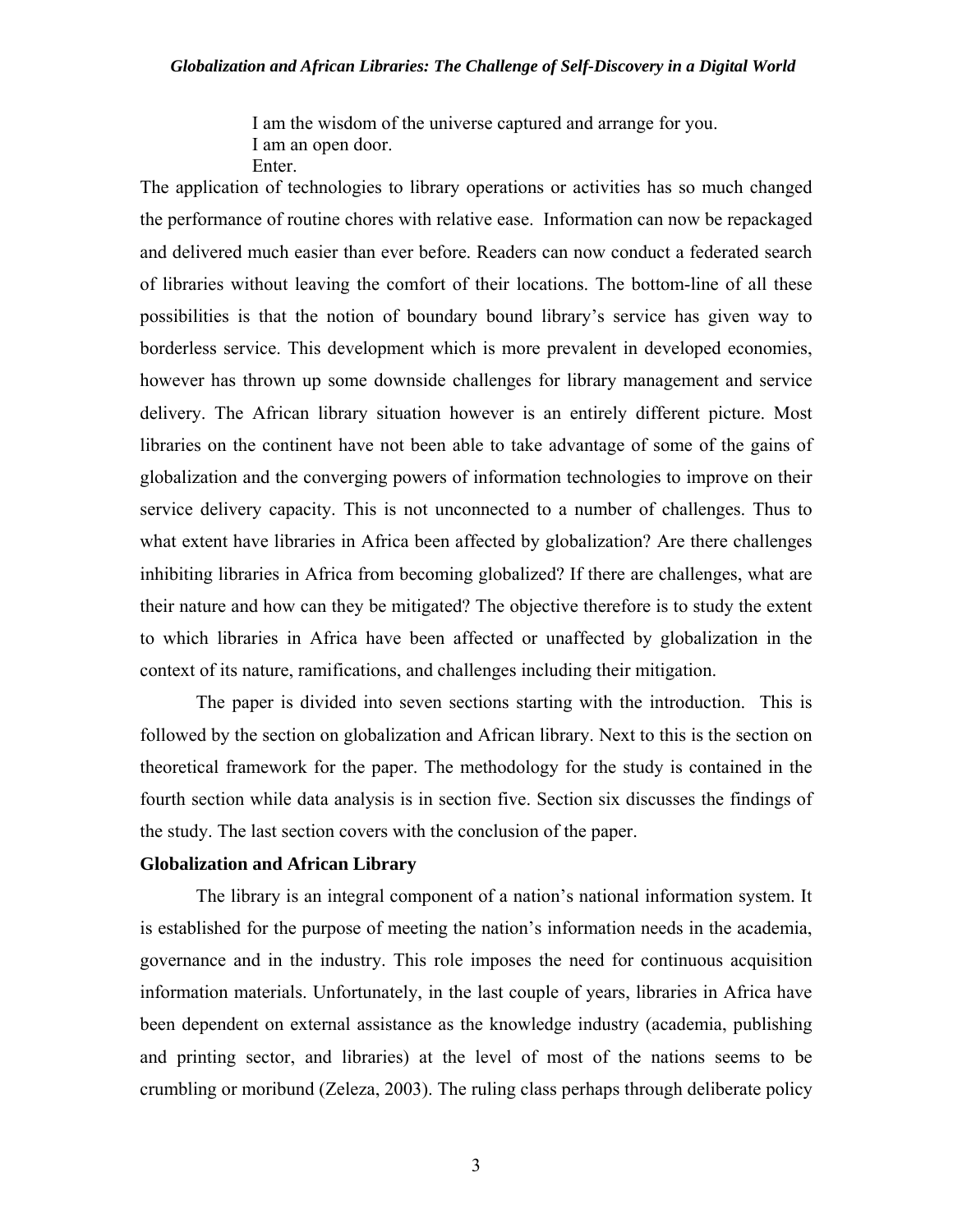of neglect with regard to budgetary allocation and fund disbursement allowed infrastructure and facilities for knowledge creation and dissemination to degenerate thereby making the ideals of globalization an unattainable distant utopia. This is because globalization thrives on unfettered access to current and relevant information. To typify the vibrancy of the publishing industry in Europe, Zeleza (2003) reported that on an annual basis about 800 book titles are published per one million people compared with 20 titles for the same number of people in Africa. The contradiction is that inspite of the clamor for development by nations in Africa, governments have on the other hand neglected those institutions and infrastructure that can leapfrog the countries into a tolerable level of development. This is more so that development is all about access to current and relevant information of which the library occupies a central position in knowledge creation and innovation. To resolve the paucity of books and other reading materials in all the nations, libraries have to embark on books importation including journal subscription. On the other hand, those that can not afford importation due to funding constraint, have to depend on donor agencies from overseas who on annual basis ship in volumes of books to libraries in Africa. This has the attendant implication of fostering the idea of globalization as one way communication system with Africa always receiving and nothing to give in return.

 The issue of funding inadequacy or the lack of it for most libraries on the continent is a major inhibition to their membership of the mainstream global libraries. The attendant implication is the further widening of the digital divide between Africa and the rest of the world. Most of these libraries are under-funded as much as budgetary disbursements are irregular. The consequent result of this state of affair is that most of the libraries are unable to discharge their obligations to their patrons in a most effective and efficient manner due to low capacity to package and disseminate information beyond their physical boundary. This is attested to by many university libraries past attempts at deploying ICT to manage their resources without appreciable success. This explains why both the MacArthur and Carnegie Foundations in the past eight years have embarked on library strengthening support which includes automation and personnel capacity building for ICT application for six university libraries in Nigeria. In terms of collection development, with probable exception of some libraries in Southern Africa, most library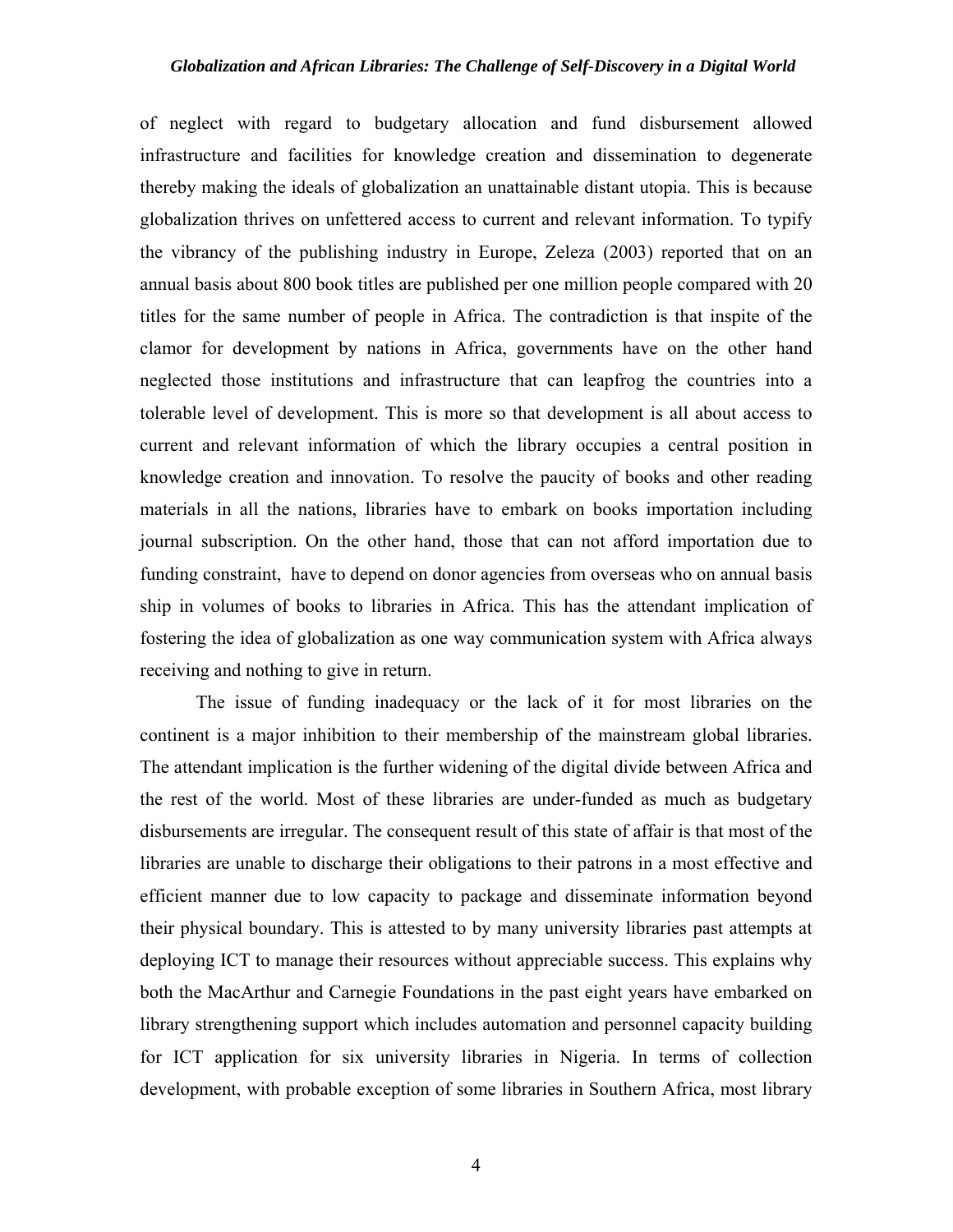collections be it in academic or public libraries are way off the threshold of globalization. This is traceable to long years of government neglect vis a vis funding support for library development. This has inevitably resulted in the existence of huge gaps in the book and journal holdings of most libraries due to the inability to sustain annual subscriptions. In school or college libraries the situation seems to be more pathetic as libraries in this category according to Oladele (2004) "exist in theory, but in reality are no more than a mix grill of textbooks and donated soft reading materials" most of which are obsolete. The public libraries and again perhaps with the exception of those in South Africa are not in any way better as access to public library system is still at a very low level. In this regard, Mchombu (1991) study of access to public libraries in some selected countries is still relevant 17 years after the study. The study findings revealed that Botswana had achieved 7.5% access rate compared with 2.3% for Kenya, 1.2% for Tanzania and <1% for Nigeria. These findings were later on corroborated by Raseroka (1994) who described public library systems in Africa as mere reading rooms for secondary school students. Further still, Banjo (1998) observed that the performance level of public libraries in Africa has been further whittled down "in recent years as they have been obliged to reduce their acquisition of new books to largely what they can get from donor agencies, as a result of dwindling subventions, the high cost of books and scare foreign exchange", One cannot therefore agree less with Sturges and Neil (1990) apt submission that libraries in Africa "are almost without exception the last places that serious researcher would visit in order to find information concerning Africa". This assertion, perhaps with a few exceptions, is a pointer to the dearth of information in most African libraries and the disorganized nature of some of information materials where they exist.

 The adoption and use of information and communications technologies (ICTs) as tools for library management in most libraries in Africa is still at a rudimentary stage when compared with what obtains in the countries of Europe, Americas and Asia. This state of affairs perhaps with the exception of South Africa, Mauritius and Botswana can be linked to the poor level of development of national information infrastructures (NII) at the level of countries. The infrastructures consist of public policy on the adoption and development of ICT, communication systems, bandwidth management, national databases linked together by network of systems and hardware (Wilson 111, 1997). In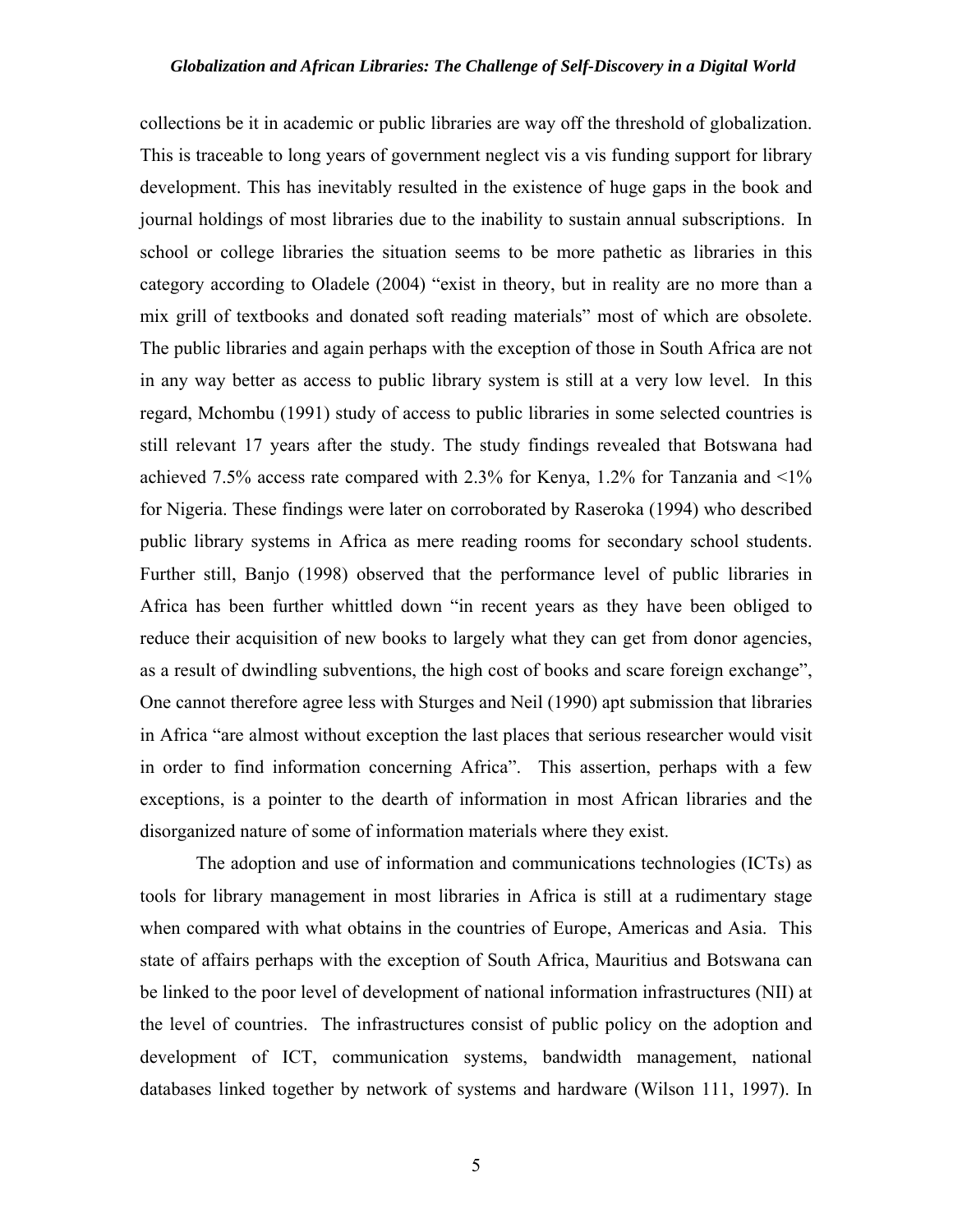some countries and particularly in Nigeria, erratic electricity supply serves to inhibit early adoption of technology to information management. The lack of these infrastructures has in turn affected the ability and capacity of most libraries to put and to retrieve information from the world wide network. Closely related to this is the issue of bandwidth astronomical cost which puts the technology beyond most libraries particularly those in the universities. From the forgoing, it can be said that a very large proportion of African libraries are involuntarily unaffected by the many possibilities presented by globalization and its driving technologies. This state of affair however cannot be dissociated from the overall ICT infrastructure deficiency of the African environment. After all, a library is as good or robust in-terms of resources and service delivery as its environment. African countries capacity to meet the MDG targets is an index of how close or distant they are from the threshold of globalization.

### **Theoretical Framework**

Globalization is a concept as much as it is a theory. As a concept, it has been variously defined with every definition reflecting application context of. According to Robertson (1992:8) globalization is a tool for "the compression of the world and the intensification of consciousness of the world as a whole" into a single entity in which territorial boundaries have in a sense been eliminated. This is seen as given no option of choice or a sort of *fait accompli* to all countries. In the view of Meyer et al (1997), embedded in this compression, is the stratification or restructuring and placement of nations in accordance to their level of development. Nations at the lowest level of the stratification seem to be more at the receiving end of the downside risks of globalization which Wallerstein (1998:32) sees as a vehicle to further spread capitalism which he also sees as nothing new but a "Seven Song of our historical System". In this entity, every actor (nation as well as institution) is allowed to play its own game in accordance with its level of consciousness and economic development. This conceptualization view of globalization agrees with that of Ouattara (1997) who defines globalization as "the integration of economics throughout the world through trade, financial flows, the exchange of technology and information and the movement of people across international boundaries". One cannot but adopt for this paper the definitions by both Robertson and Ouattara.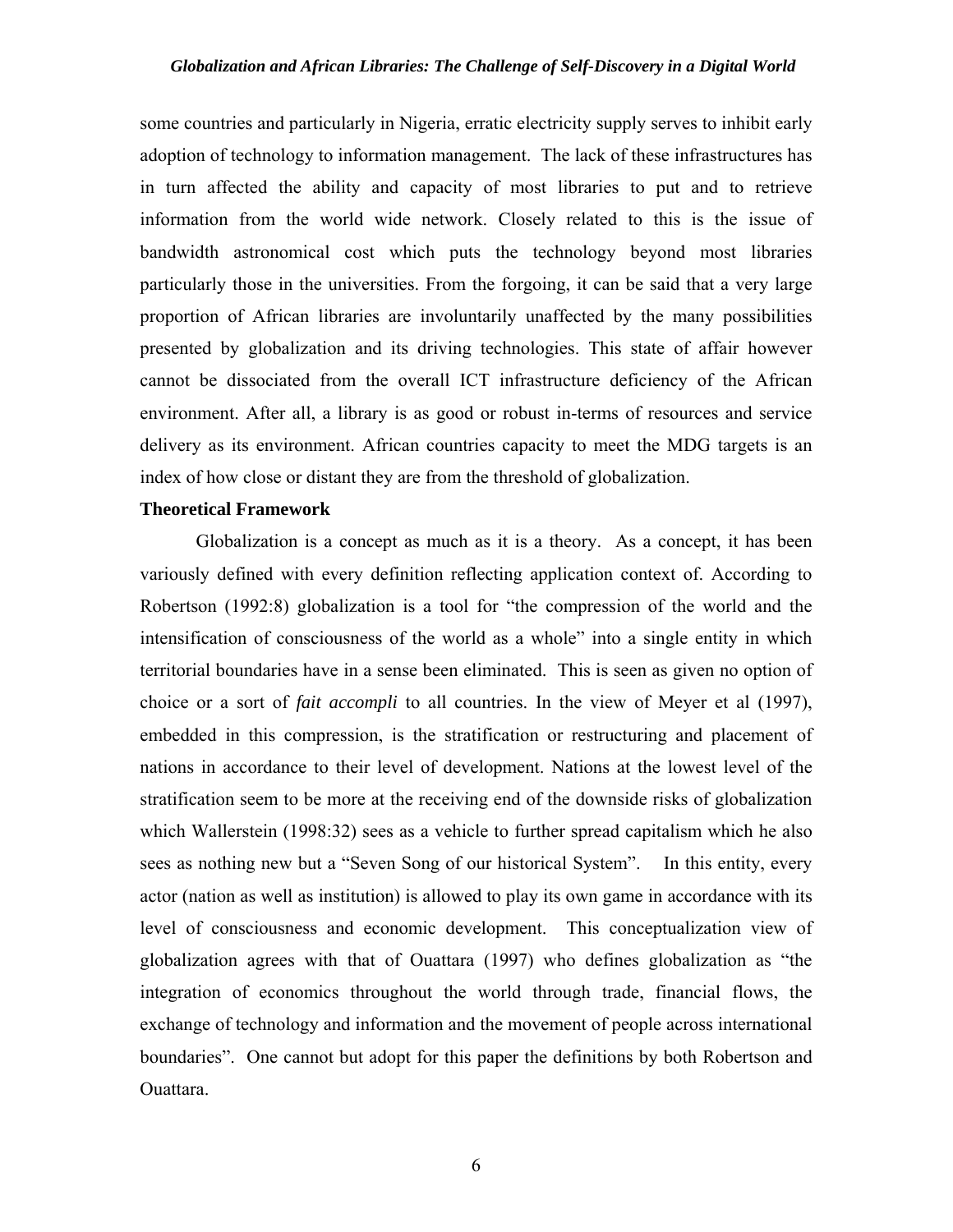The underlying elements of the two definitions are continuous integration among nations of the world with this integration being engendered by the ever converging power of information and communication technologies (ICTs). This has in turn impacted positively on nations, institutions and individual's capacity to generate information or knowledge which can instantaneously be shared across the globe regardless of distance, physical barriers and variations in time zones. This possibility is evidence of cultural diffusion.

 From the perspective of theory, globalization thrives on the role of technology. The assumption is that through technology nations as well as individuals are interacting between and among themselves more than ever before, with such interactions impacting on socio-economic development of nations and their systems. In other words, a development in one country is assumed to have a reverberating effect on another one and this informs the adoption of the world culture theory as a framework of analysis for this paper.

 The world culture theory attempts to explain the process by which human beings in any society are awakened to a new consciousness that allows them to be active participants in the interactive process of nation building and integration into a single global entity (Lechner, 2008). The theoretical assumption is that the level of consciousness of world view exhibited by citizens of any nation or region is a measure of the level of integration of such a nation into the global whole. By extension therefore, consciousness of globalization is an index of the level of participation in the development processes of the world. According to Lechner (2008) the theory explains how countries are connected, how the consciousness of the citizenry is awakened and stimulated in a way that "the autonomy of actors and practices in contemporary world order" give way to globalizing initiatives and influences. In other world, the theory explains how human beings react to the promptings of globalizing realities with respect to the socio-economic development of countries without the actors (countries) losing their unique identities. It is in this regard that Lechner (2008:4) describes the theory as "causally agnostic" and an open-ended process. The theory as explained by Lechner (2008:3) has five characteristics that are not necessarily mutually exclusive and these are relativism, emulation, glocalization, Interpenetration and contestation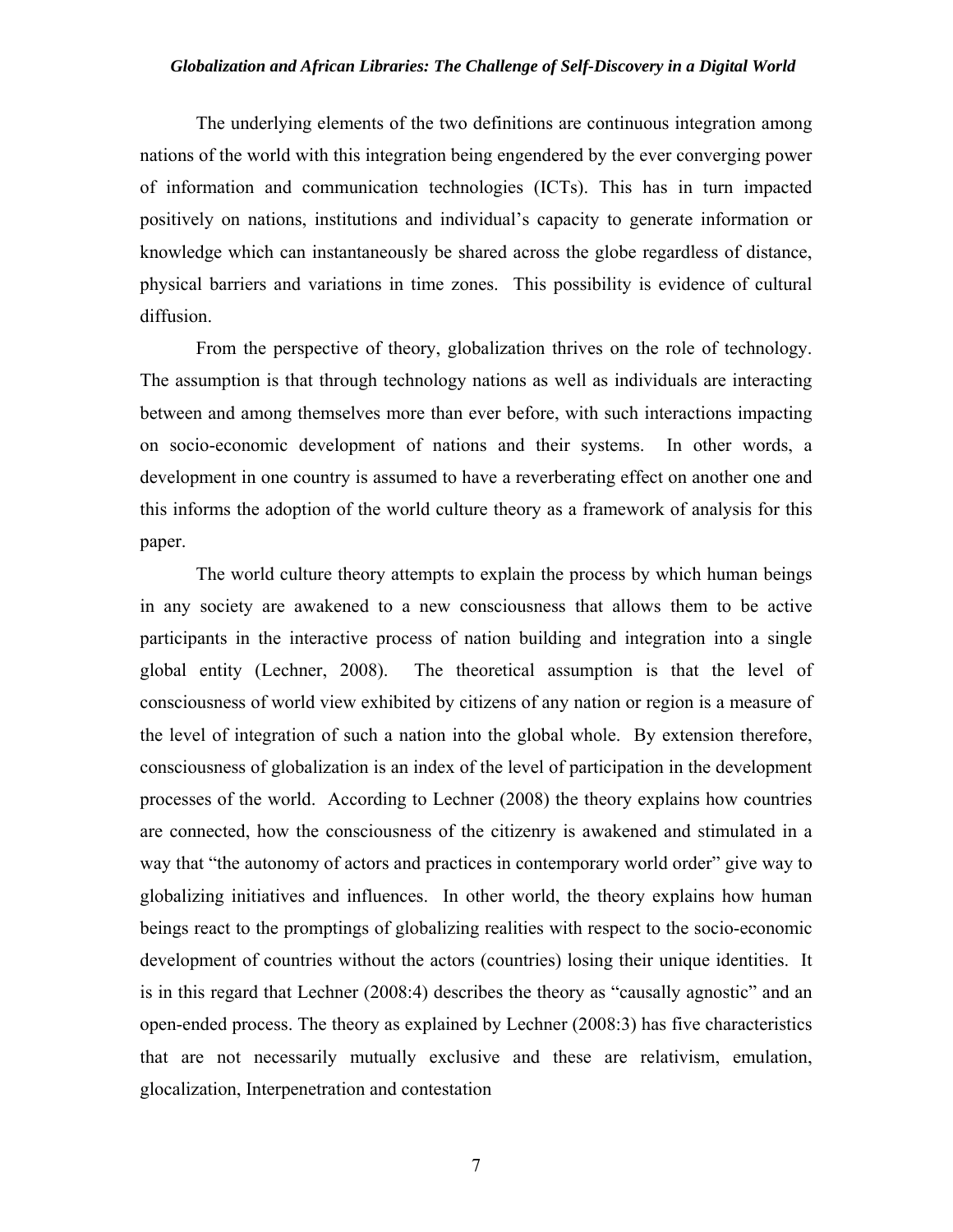The idea of relativism assumes that every country of the world determines the form, scope and directions of its development processes from standards that have been formulated and accepted as universal. In other words, countries of the world are expected to domesticate these standards to sooth their local conditions and needs. An example of these common or universal standards are the Millennium Development Goals (MDGs) formulated by the United Nations in 2000. Emulation as a characteristic allows countries in a globalizing environment to pursue their individual development agenda while at the same time using the universal standards to compare notes and share experiences in a proactive fashion. This is unlike glocalization which shares closer affinity with relativism at least from the perspective of domestication of some common universal standards. In other words, as explained by Lechner (2008) universal ideals of globalization "are interpreted and absorbed differently according to the vintage point and history of particular groups" or nations. In essence the personal experiences of nations, institutions and systems like libraries go to determine how the common standards of globalization will be absorbed and domesticated. It seems that most libraries on the continent have not been able to domesticate some common library ICT based standards for their common practice. This has the implication of drawing them back from the mainstream international librarianship. Interpenetration as a characteristic is a platform for the interconnectedness of universalistic and particularistic experiences of actors in the global arena with respect to the comparison of achievements. The end result of such comparison is the provision of feedback into the global process for further refinement of the system. This characteristic naturally dovetails into contestation of globalization as a contemporary worldwide phenomenon. In the contestation process, conscious effort is made to separate from each other particularistic and universalistic vehicles so as to arrive at a seemingly objective assessment of the phenomenon.

 For analytical purpose, the theory provides a-four-attribute framework which Robertson (1992) encapsulated as "global-human circumstance". The attributes are the state of societies, the systems that run the societies, individuals and their roles as well as humanity. In this regard, the library is conceived as one of the systems created by the society with the responsibility for contributing to the development of the society or nation. This system however works to the extent it is supported by the society and there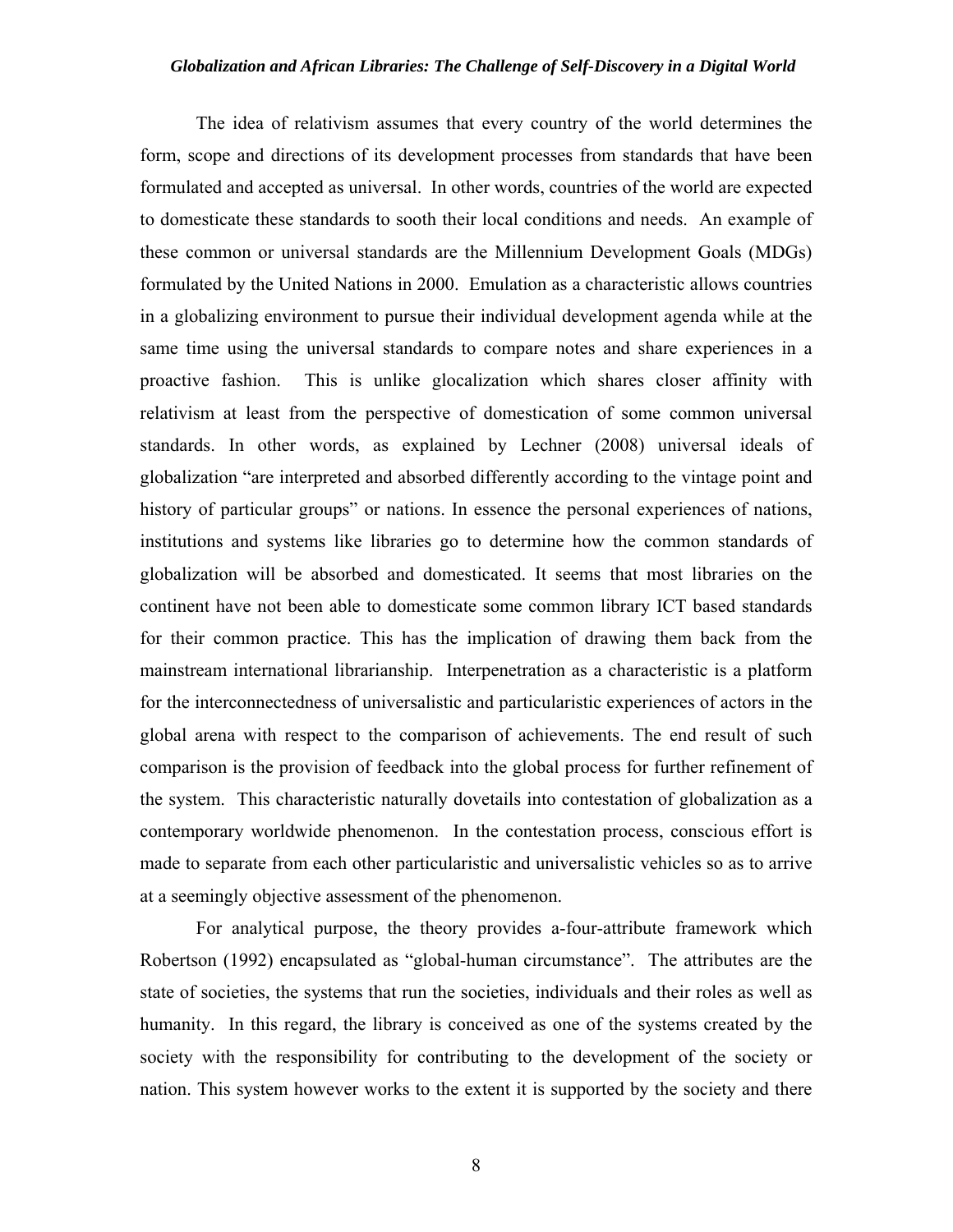are individuals or professionals who run the system. The individuals in this regard are the Librarians and information workers. One can not but recourse to this theoretical framework to analyze the extent to which globalization has affected the development of library services in Africa in regard to the emerging challenges and how they can be mitigated within the context of proactive policies and strategic plans.

# **Methodology**

 For the purpose of data collection, the author developed and administered a twenty-eight point structured questionnaire tagged "Library Challenges Questionnaire". The questionnaire is appended to this paper. The respondents are librarians in practice and in academia. The instrument is divided into three sections with section one capturing data on respondents' libraries. The second section is a 14 point inventory of challenges. Respondents were required to select by ticking  $(\sqrt{})$  multiple points as may be considered applicable. The third section of the questionnaire is another multiple selection menu containing a nine point mitigation items. To widen the study's perspectives, the views of 13 practicing Librarians from Africa (5 Nigerians, 3 Ghanaians, 1 Kenyan, 2 Congolese, one each from Cameroon and Uganda) who were on a study program at the USA were all sought through the administration of a modified version of the primary instrument. This was achieved through the assistance of a colleague of the researcher who was also on the same program at the time of the study.

 To administer the primary questionnaire in Nigeria, a number of factors were taken into consideration. These included the six geo-political zones of the country and the widespread of libraries and Library schools in the zones. Samples for the study were drawn from the six geo-political zones so as to ensure a widespread of views. For the purpose of data management, libraries were broadly categorized into academic/research (University, Polytechnics, Colleges of Education, Research Institutes' Libraries), Public Libraries, Schools Libraries and Library Schools. In each of the zones samples were purposively selected based on known contact persons and addresses, and personal knowledge of the zones by the author. Questionnaire were administered directly to respondents or sent to their email boxes. The conference attendance databases of Nigerian Library Association and NLA blogging Forum were used to select respondents. The choice of the number of samples per zone as shown in table 1.1 is informed by the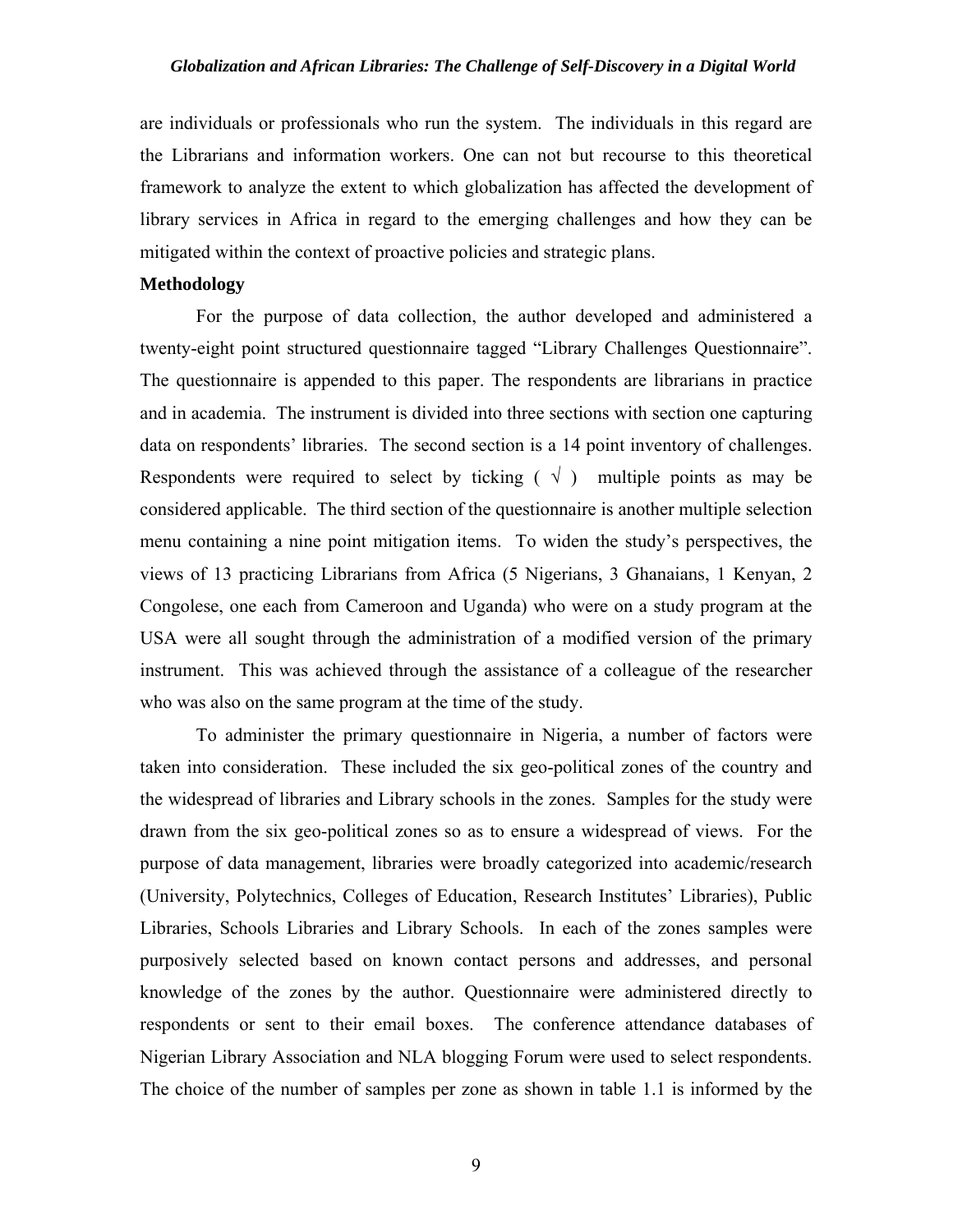population of Libraries in each zone. There are 36 States in the Country with an average of 5 states per zone. Each state has a public Library System and this translates into 36 Public Library Systems.

| <b>Zones</b>  | <b>Academic/Research</b> | <b>Public</b> | <b>School</b> | <b>Library School</b> |  |
|---------------|--------------------------|---------------|---------------|-----------------------|--|
| North West    |                          |               |               |                       |  |
| North East    |                          |               |               |                       |  |
| North Central |                          |               |               |                       |  |
| South West    | 30                       |               |               |                       |  |
| South East    |                          |               |               |                       |  |
| South-South   |                          |               |               |                       |  |
| <b>TOTAL</b>  | 125                      |               |               | 10                    |  |

**Table 1.1: Zonal Distribution of Questionnaire** 

 The questionnaire was administered either directly on respondents or through the e-mailing system. A total of 166 questionnaires were administered out of which 150 returns were recorded and analyzed. Data were analyzed using the Statistical Packages for Social Science (SPSS) using frequency and percentage counts statistics. Data were also discussed using both quantitative and qualitative approaches. To deepen the understanding of the data, all of the variables (challenges and mitigations) were crosstabulated by the type of libraries respondents come from. The chi-Square of the tabulation was calculated using Pearson Chi-Square test. The calculation formed the basis for determining the level of significance of the variables at .05 level of significance.

## **Data Analysis**

 The frequency distribution of respondents' libraries shows that 104 or 69.3% of the 150 analyzed returns were librarians or information workers in academic and research types of libraries. This is followed by respondents from the public libraries including the National Library of Nigeria who constituted 30 or 20% of the total respondents. Other types of respondents consisting of 7 (4.7%) and 9 (6%) are from school libraries and faculty from library schools respectively.

 The frequency distribution of respondents' scores of the challenges confronting libraries in the country are in Table 1.2.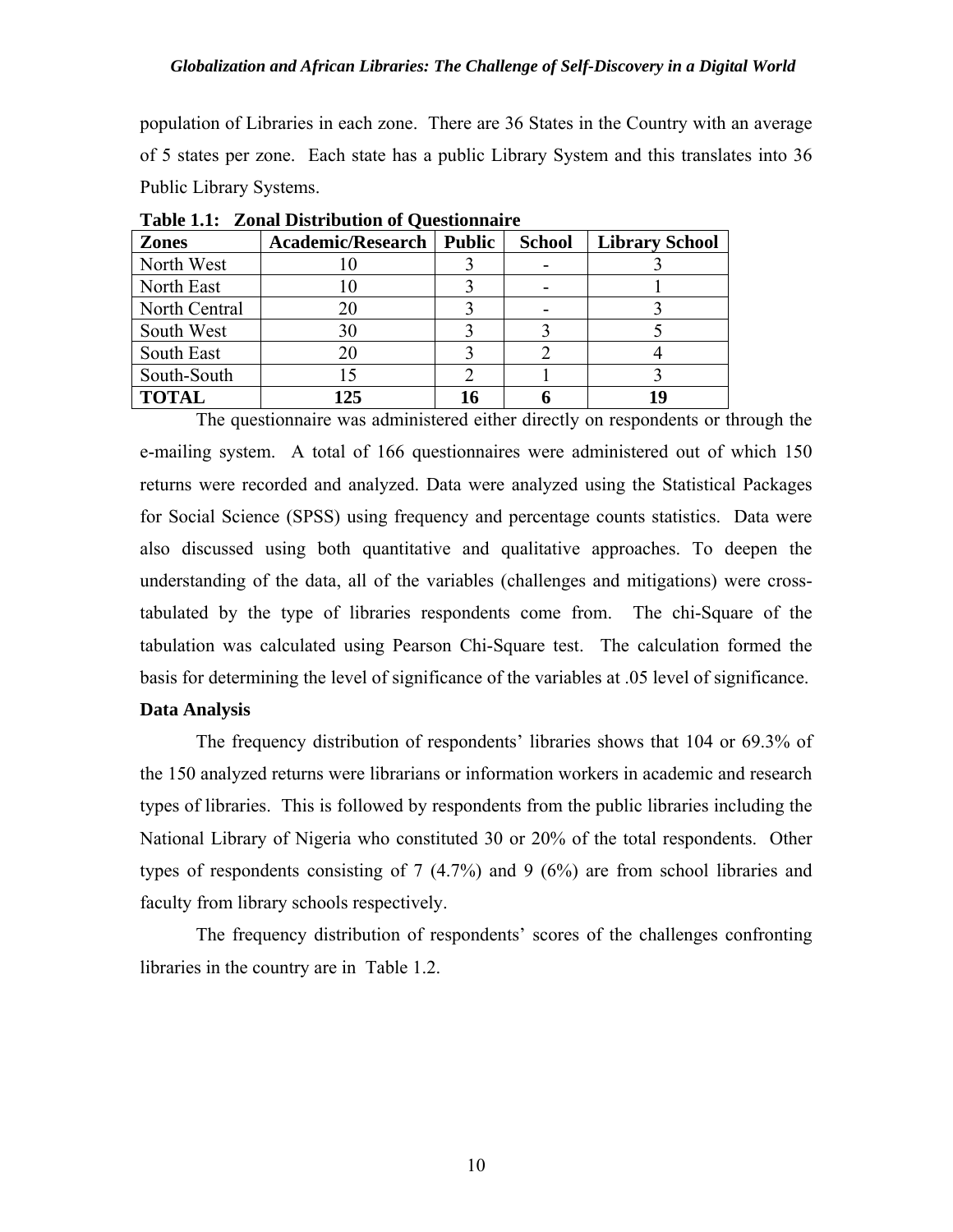|                                      | Yes | $\frac{0}{0}$ | N <sub>0</sub> | $\frac{0}{0}$ | $X^2$  | Df             | Sig. |
|--------------------------------------|-----|---------------|----------------|---------------|--------|----------------|------|
| Paucity of Print Reading Materials   |     | 41.3          | 88             | 57.7          | 2.777  | 3              | .427 |
| Government Policy pronouncement and  |     | 55.3          | 67             | 44.7          | 4.898  | $\overline{3}$ | .179 |
| <b>Budgetary Allocation Mismatch</b> |     |               |                |               |        |                |      |
| <b>Weak National Information</b>     |     | 50.7          | 74             | 49.3          | 11.224 | $\overline{3}$ | .011 |
| Infrastructure                       |     |               |                |               |        |                |      |
| Increasing Digital divide between    |     | 52.0          | 72             | 48.0          | 1.039  | 3              | .651 |
| Africa and the rest of the World     |     |               |                |               |        |                |      |
| High Cost of Bandwidth               |     | 42.7          | 86             | 57.3          | 2.780  | $\overline{3}$ | .427 |
| Absence of Common Standards for      |     | 58.7          | 62             | 41.3          | 2.742  | $\overline{3}$ | .433 |
| <b>Library Practices</b>             |     |               |                |               |        |                |      |
| Increasing Complexity of Copyright   | 42  | 28.0          | 108            | 72.0          | 9.180  | 3              | .027 |
| Laws                                 |     |               |                |               |        |                |      |
| High Cost of ICT Hardware/Software   | 108 | 72.0          | 42             | 28.0          | 1.781  | $\overline{3}$ | .619 |
| Quick Turnover in the emergence of   |     | 37.3          | 94             | 62.7          | 2.026  | $\overline{3}$ | .567 |
| new of ICT Products and Services     |     |               |                |               |        |                |      |
| Poor Quality of Library/Information  | 57  | 38.0          | 93             | 62.0          | 8.443  | $\overline{3}$ | .038 |
| Professionals                        |     |               |                |               |        |                |      |
| Subscription to E-resources          | 81  | 54.0          | 69             | 46.0          | 5.078  | $\overline{3}$ | .166 |
| sustainability                       |     |               |                |               |        |                |      |
| Readers Access to E-resources        | 86  | 57.3          | 64             | 42.7          | 2.329  | $\overline{3}$ | .507 |
| Sustainability of Pan-Publishers     |     | 32.7          | 101            | 67.3          | 12.225 | $\overline{3}$ | .007 |
| (HINARI, TEEAL, AJOL, ALUKA,         |     |               |                |               |        |                |      |
| elFL-net, INASP etc) Service         |     |               |                |               |        |                |      |
| Initiatives                          |     |               |                |               |        |                |      |

# **Table 1.2: Inventory of Challenges**

On the average, most of the respondents agreed to the fact that the inventory of challenges in the questionnaire are major issues affecting smooth delivery of library Services in the country. This finding is also corroborated by a cross-section of African Librarians on study program in the US who confirmed similarity of challenges in their countries

 It is equally important to note that while 72% of respondents consider the high cost of hardware and software as a challenge to library automation, the same number of respondents do not see increasing complexity in the management of copyright laws as a challenge to libraries in the country. About 57% of respondents do not agree that high bandwidth cost is a challenge to electronic based library services delivery. It is equally important to note that 57.7% of the respondents do not agree that paucity of print reading materials is a challenge to libraries in the country. On the other hand however, over 50% of respondents agreed that sustainability of subscription to e-resources, readers access to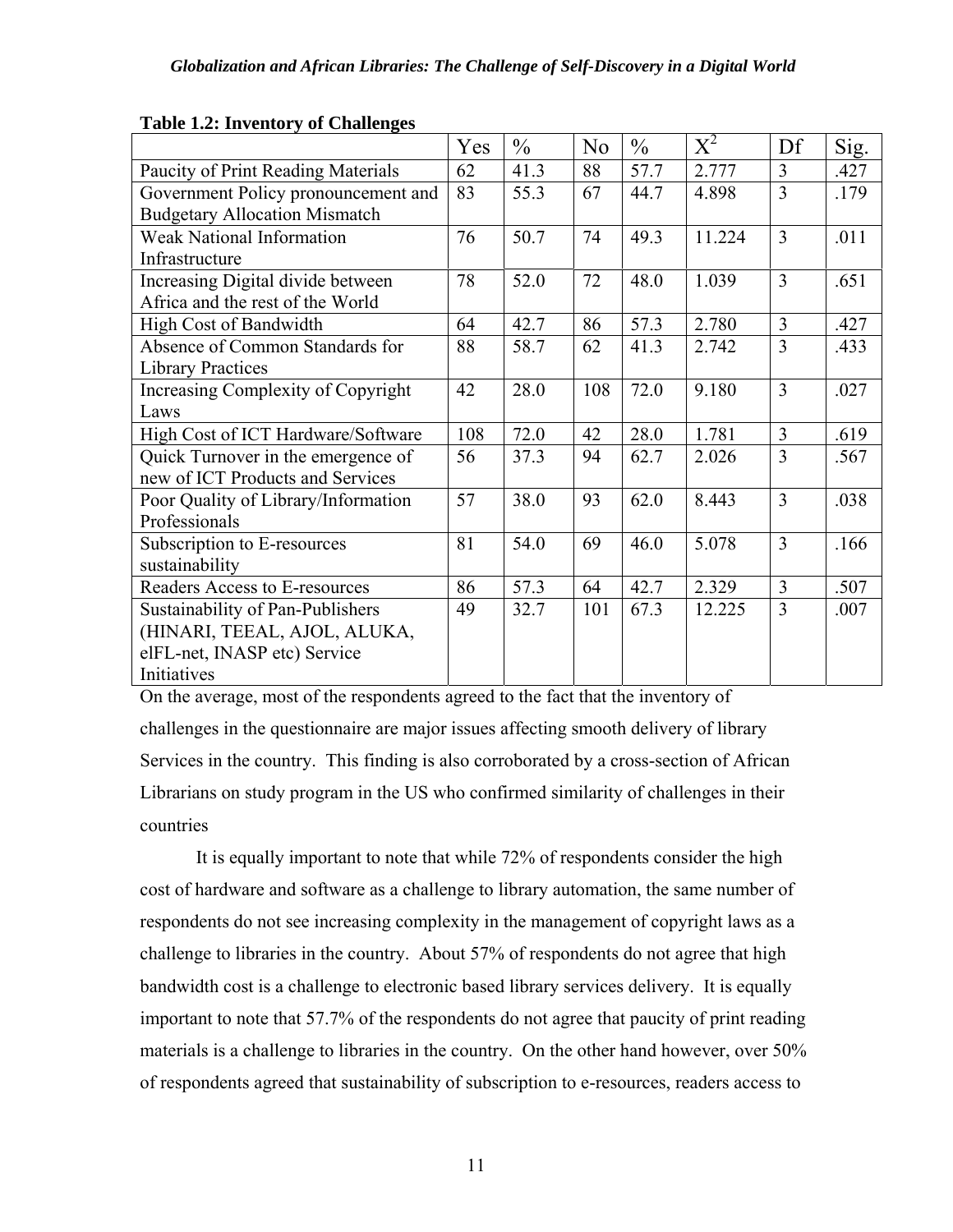electronic resources, absence of common library practice standards, weak national information infrastructure and mismatch between government policies on libraries and budgetary allocation all constitute challenges to library development on the country. Reaction to the poor quality of library professionals as a challenge to library service delivery in the country seems evenly spread among the respondents. The respondents' reactions to how the identified challenges can be mitigated are shown in Table 1.3

|                                            | Yes | $\frac{0}{0}$ | N <sub>0</sub> | $\%$ | $X^2$  | df | Sig. |
|--------------------------------------------|-----|---------------|----------------|------|--------|----|------|
| Increase in budgetary allocation           | 108 | 72.0          | 42             | 28.0 | 4.880  | 3  | .182 |
| Policy Change                              | 82  | 54.7          | 68             | 45.3 | 3.159  | 3  | .368 |
| Librarians/Information Professionals to    | 71  | 47.3          | 79             | 52.7 | 4.529  | 3  | .210 |
| imbibe Advocacy Culture                    |     |               |                |      |        |    |      |
| Market Branding of Library Services        | 66  | 44.0          | 84             | 56.0 | 10.411 | 3  | .015 |
| Formation of Library Consortium to         | 107 | 71.3          | 43             | 28.7 | 25.031 | 3  | .000 |
| <b>Address Common Challenges</b>           |     |               |                |      |        |    |      |
| Redesign of Curriculum for Library         | 87  | 58.0          | 63             | 42.0 | 7.968  | 3  | .047 |
| Education                                  |     |               |                |      |        |    |      |
| Re-orientation of Librarians/Information   | 93  | 62.0          | 57             | 38.0 | 11.763 | 3  | .008 |
| Professionals                              |     |               |                |      |        |    |      |
| Closing Digital gap between Africa and the |     | 62.7          | 56             | 37.3 | 8.783  | 3  | .032 |
| rest of the World                          |     |               |                |      |        |    |      |

### **Table 1.3 Mitigation of Challenges**

Over 70% of respondents agreed to the need to increase budgetary allocation to the libraries with libraries coming together to form consortium as a platform for addressing common challenges. As large as 62% of respondents acceded to the need for a general re-orientation of librarians as a way of enhancing their capacity to address library challenges in Nigeria. This is closely followed by 58% of respondents who agreed to the need for a curriculum re-design for library education. Such a re-design is expected to include courses that can enhance capacity for lobbying and policy advocacy of which about 55% of respondents acceded to. Closely related to this is the issue of marketing and branding of some selected library sources. While 44% of respondents support market branding of library services 56% are against it. Four challenges shown in Table 1.2 are found to be significantly associated with the type of libraries respondents come from. These are weak national information infrastructure, increasing complexity of copyright laws, poor quality of library professionals from the library schools and sustainability of pan publishers' initiative. Similarly, five mitigation issues were found to be significant also with respondents' libraries. These are market branding of library services, formation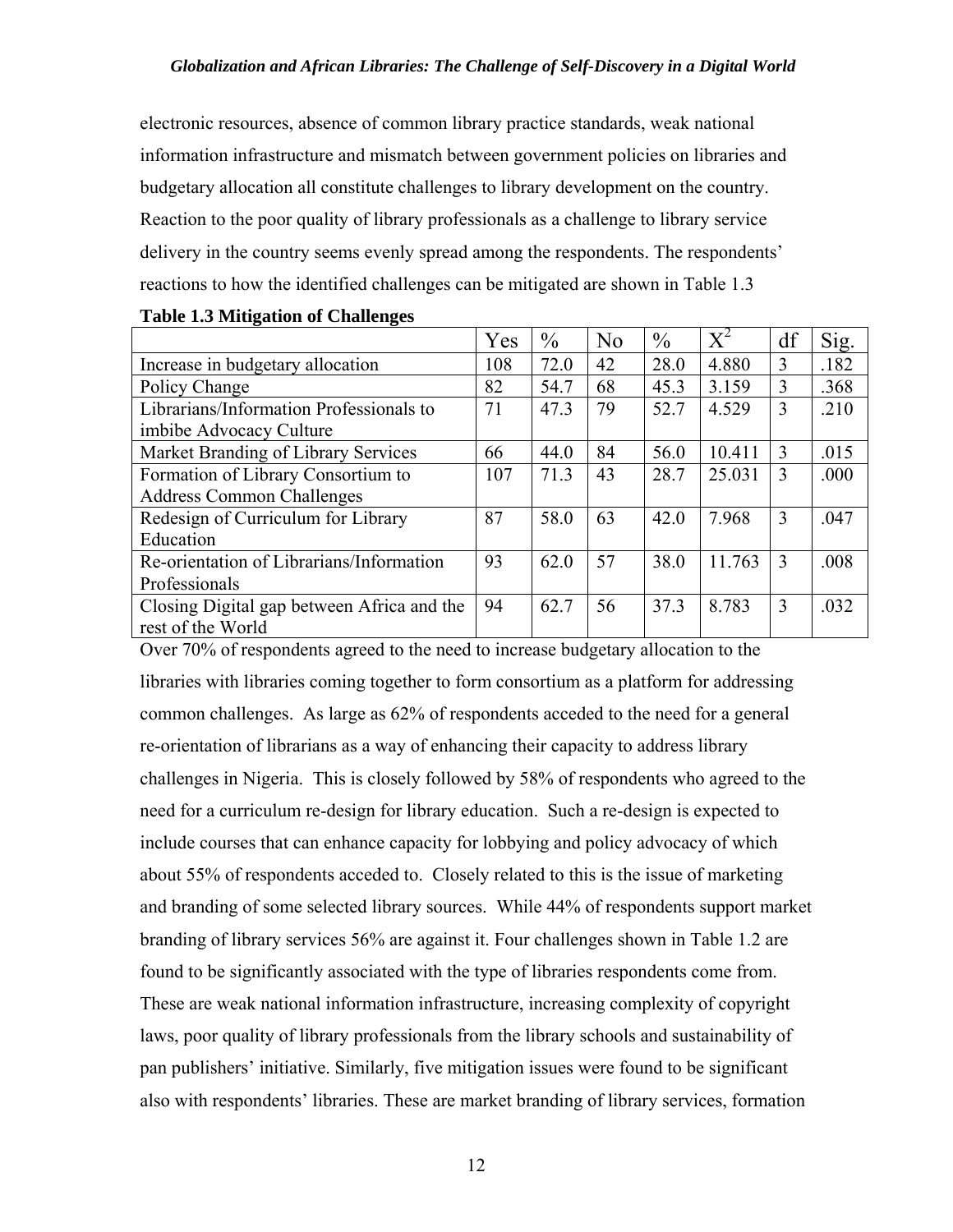of library consortium, curriculum redesign for library education, re-orientation of librarians, and closing of digital divide between Africa and the rest of the world. Sustainability of subscription to e-resources was found to be marginally not significant at .166 level.

### **Discussion**

 From findings, it is apparent that libraries in Nigeria are mired by a number of challenges. Most of them are characterized by paucity of print and electronic reading resources, gaps in collections, high rate of obsolescence of existing ones and a general weak infrastructure for information services. All these challenges are underpinned by under funding by government who established the libraries. The implication is that most of the libraries are unable to participate effectively in the global arena with regard to information delivery to their patrons. It is apparent then that libraries in Nigeria must of necessity embark on a process of self-rejuvenation that will ensure the ability to meet with the demands and challenges of modern information management in a global digital environment.

 The resolution of these challenges revolves around policy advocacy and articulation on the part of librarians and information workers. This is especially important for those challenges that are external to the libraries such as funding, weak ICT infrastructure, high cost of hardware and bandwidth, sustainability of pan-publishers initiatives, and poor quality of library professionals to mention a few. Library professionals will on collective basis need to embark on policy advocacy drive at the level of the political ruling class in the country. In this regard, the umbrella body for librarians in the country will in this context become the arrow head of policy advocacy. This approach is considered as an imperative more so that not less than 80% of libraries in the country are government funded. Unfortunately, government has no clear cut policy on annual budgetary allocation to the libraries. Experience shows that funding allocation to libraries by government is usually based on rhythmes rather than reasons. Policy advocacy is a professional art that requires an in depth understanding of the political climate or terrain including perspectives on principal target groups or actors. It is in this regard that the idea of a general re-orientation of librarians as a mitigation strategy is underscored. In essence, this approach is in consonance with Ouattara (2008) submission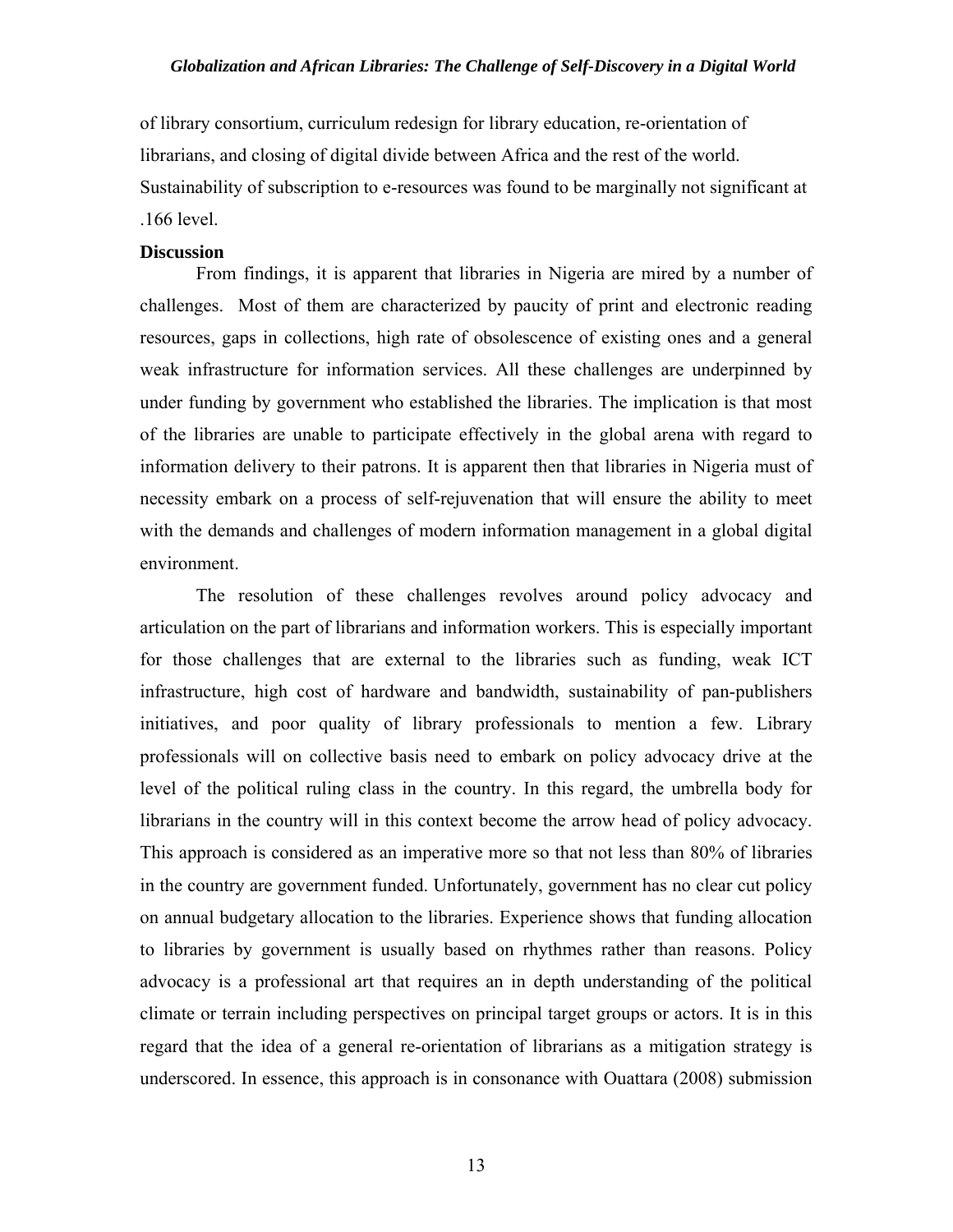to the effect that African countries need to embark on proactive policy articulations as a way of combating the challenges associated with globalization including the maximization of its potential benefits and optimal management of its downside risks. For a challenge such as library branding, which is internal to libraries, individual library ingenuity or initiative becomes crucial as the challenge varies from library to library. This is unlike the lack of common standards for library practice which cuts across the board. This can be addressed using library professional body as a platform. On the other hand, the formation of consortia can also be created to address challenges that are common to different types of libraries.

It is expected that the identified measures will reverse the contradictions between government functionaries public extolment of the importance of libraries in the development process of the nation and their seemingly reluctance to back up such extolment with resources. This is a classical case of policy somersault. The position is typified by the reversal of federal government initial approval of 10% of University annual recurrent budget as allocation to University libraries in the country. The new policy is now 10% of overhead cost which in itself is a sub-head of recurrent expenditure. The reversal of the policy only served to stiffen service delivery in all Federal University libraries in the country. The poor funding of University Libraries in Nigeria appears not to be different from what obtains in some other African countries. In Zambia the result of INASP (2008) study of University Libraries funding states that "libraries appear to have suffered more than other University services from the reduced level of government grants to higher education". The poor funding support to libraries has inevitably impacted negatively on their capacity to acquire reading materials on regular basis, sustainability of journal subscription in both hard and electronic format and the deployment of ICT in the library. It is however, important to note that over 50% respondents do not accept that paucity of printed materials constitute a challenge to libraries in the country. This may not be unconnected with the book donation initiatives of some donor agencies'. But then the issue of sustainability becomes crucial.

 The issue of weak national information infrastructure (NII) is a major constraint to electronic driven information service across spatial boundaries. In Nigeria as much as in most other parts of Africa, infrastructure such as broadband technology and other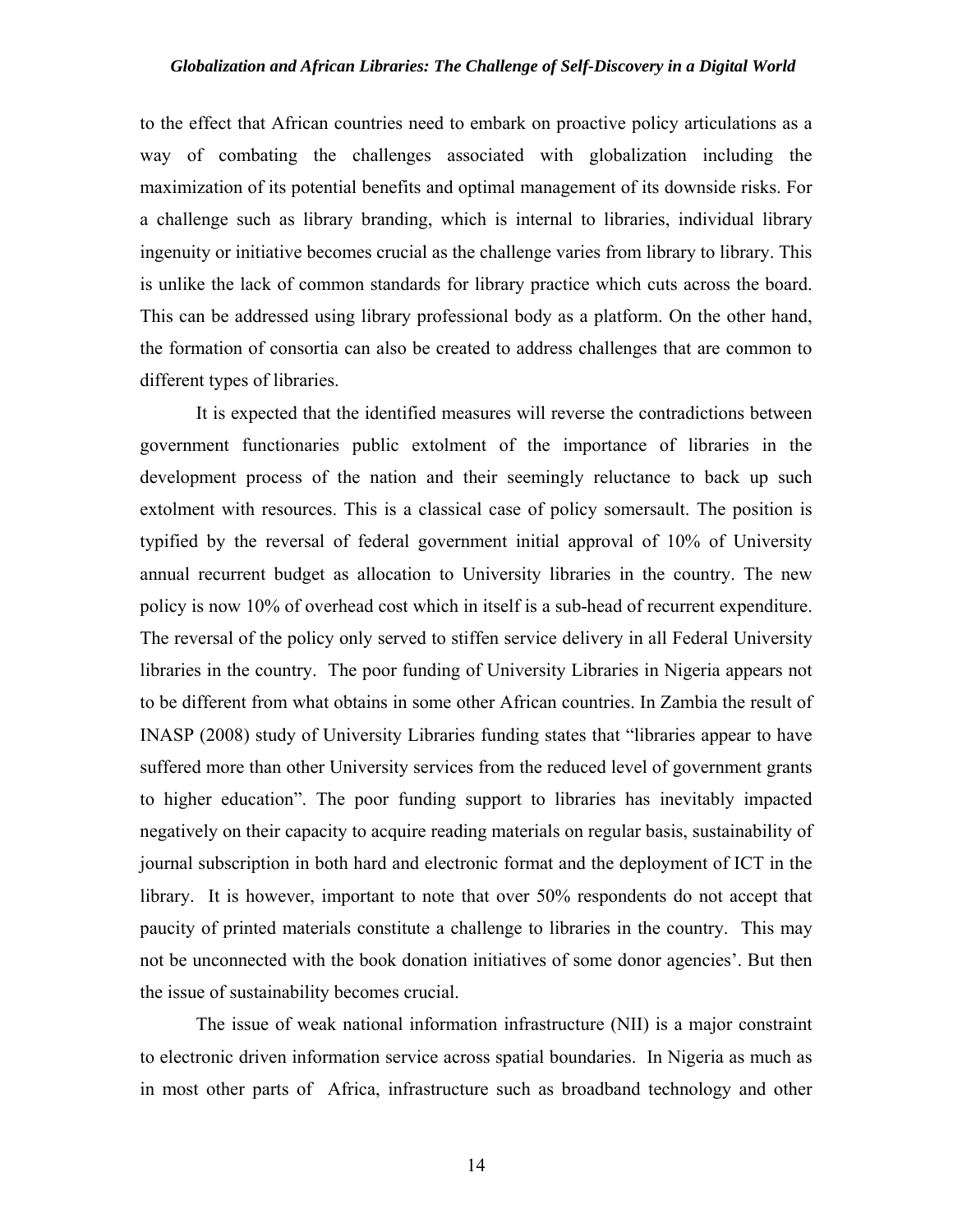communications systems are still at the rudimentary stage of development and this inhibits access to the internet. According to the Internet World Statistics (2008) source, Africa which represents 14.2% of the world population has an internet penetration rate of 4.7% while 3.4% of the population actually uses the internet. This is unlike in South American countries with a total population of 380 million and 9.6% internet use rate. At national level of countries, an estimated 8 million of Nigerians have access and use the internet compared with 5.1 million in South Africa, 6 million in Egypt and 0.8 in Uganda (Internet World Statistics 2008). It is important to observe that much of the facilities for accessing the internet are attributable to private initiatives as opposed to government efforts. As presented in the findings, high bandwidth cost is still a constraint to most libraries attempts at getting on the net. This challenge is however being addressed by the Nigeria ICT-Forum which is assisting Universities to share cost on consortium basis. Some landmark achievements have been recorded in this regard and this perhaps explains the relative use of internet services by most universities in the countries.

 The issue of sustainability of fee based subscription to electronic resources (books and journals) by libraries in most countries in Africa is a problematic one. Due to poor funding support, most libraries are unable to subscribe to these resources while those that do are unable to sustain their subscription. One major challenge to Library subscription to electronic resources on the continent is that of sustainability. This is further compounded by the possibility of the library loosing the entire collection including past issues should there be a brake in subscription. This is unlike subscription to hard copy journals, in which libraries can still retain copies from past subscriptions, should there be a brake. This is a dilemma that calls for joint proactive initiative by both subscribers and publishers.

 In recent times, most libraries on the continent have continued to enjoy free access to e-resources like HINARI, AGORA, OARE elF-net, INASP etc. These were put together through the collective initiatives of some pan-publishers. The challenge of this initiative for Africa libraries is what becomes of the fate of the libraries that have been availing themselves of these services should the publishers decide to opt out of the initiative. It is observed in recent times that some publishers have either reduced the number of their journals or withdrawn completely from the initiative. This is a challenge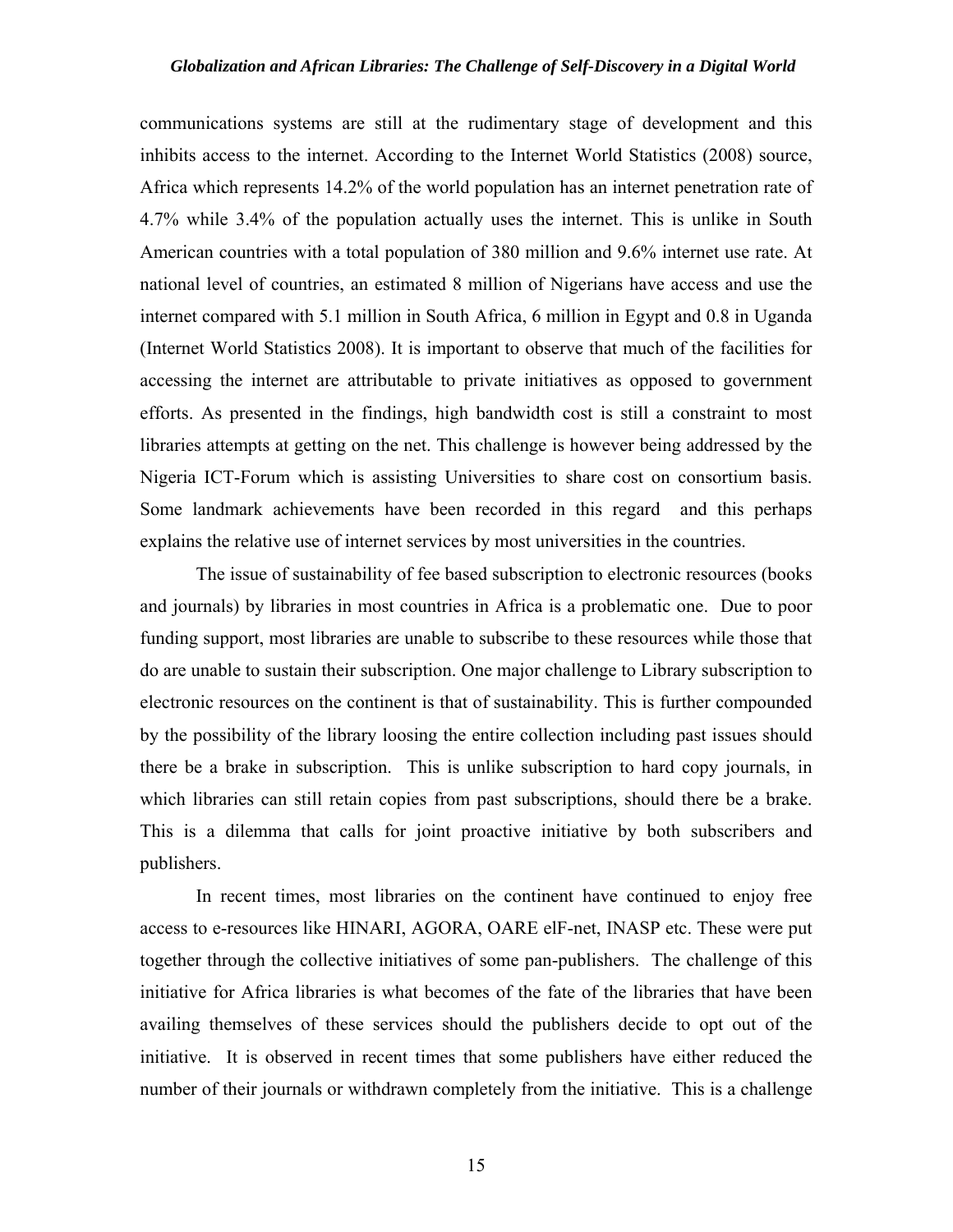that is currently catching the attention of most library managers on the continent. Furthermore, the issue of patrons' access to e-resources due to limited availability of facilities for internet access is among other factors responsible for under utilization of these resources even in an environment where they are available. Most University Libraries in Nigeria have had to establish such access facility as a way of mitigating the challenge.

 The issue of capacity building for Librarians is a major factor in the delivery of library services in any environment. There is a yawning gap between the demands of contemporary library practice and current curriculum library education in Nigeria and perhaps in many countries in Africa. One can not agree less with Onatola (2008) who observed that "most of the problems of quality control and inhibitions to sound professional ethics within the library and information profession in Africa are internal". In as much as most of these problems are internal, they have global implications as the delivery of library services now cut across physical or national boundaries. What is however, required now is a redesign of curriculum of education for librarians with such curriculum bearing in mind contemporary demands for information packaging and delivery, library marketing or branding, and policy advocacy for library support. Both the Library Schools and the different professional bodies as well as institutions have crucial role to play in this regard. The assumption is that this approach will go a long way to prepare young professionals for the  $21<sup>st</sup>$  century library challenges.

## **Conclusion**

 From the findings of the study it is concluded that Nigerian libraries like most of their counterparts elsewhere, in Africa are directly and indirectly financed by government and that most are under funded. In addition, it is also concluded that the libraries are constrained by a number of challenges that have cumulatively hindered the libraries from availing themselves of the many opportunities presented by globalization with respect to information services delivery across physical and national barriers. The most important of these challenges in addition to funding are weak national information infrastructure, capacity to manage the increasing complexity of copyright laws due to the emergence of new information formats, the professional quality of library schools graduates in the country and sustainability of subscriptions to e-resources. It is further concluded that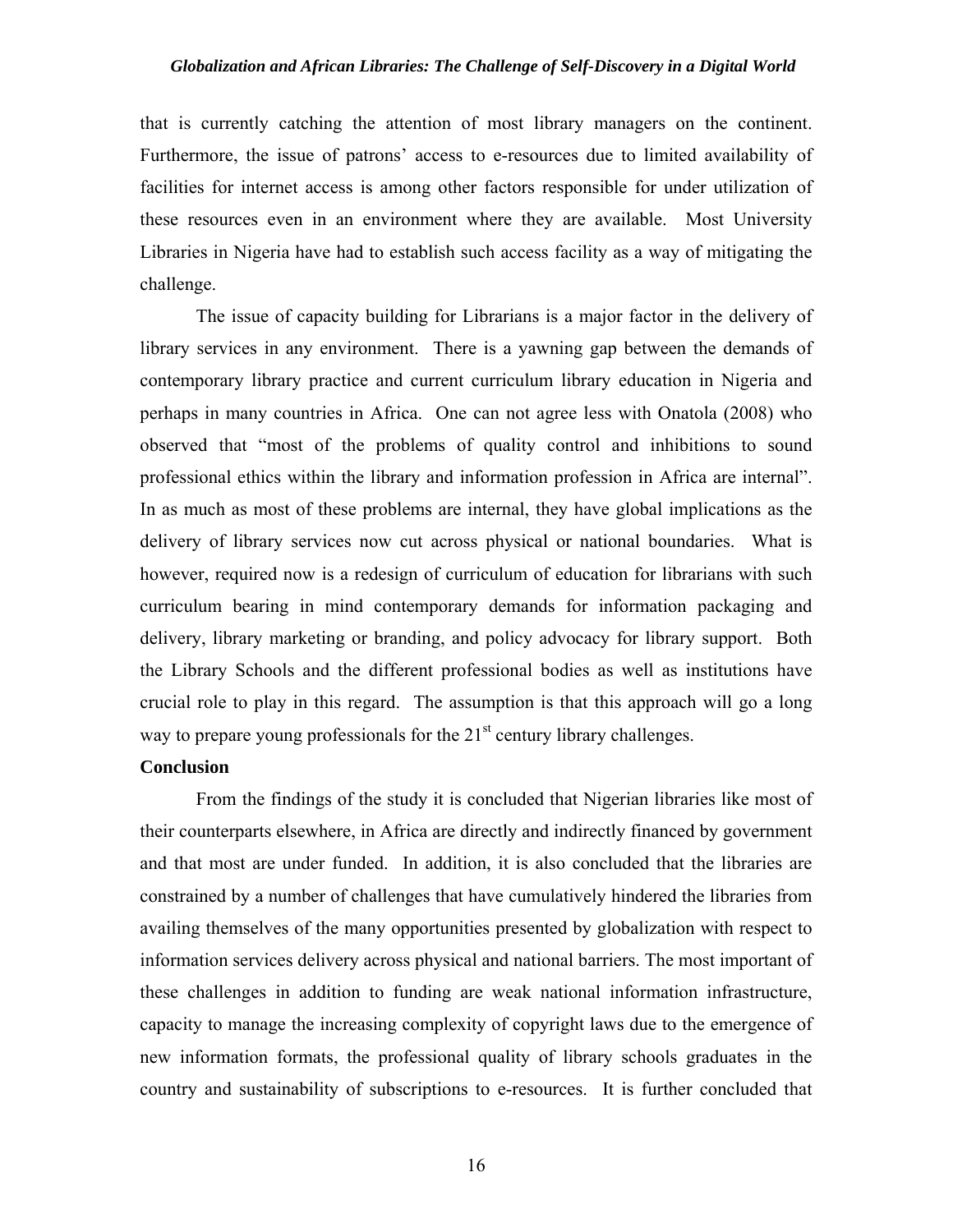libraries in the country will need to address these challenges within a framework of deliberate policy advocacy and articulation and implementation. Such policy framework must be inclusive as much as it is expansive to include issues like consortium formation, capacity building for library professionals including curriculum redesign, re-orientation of professionals all with a view to closing the digital gap between the country and the rest of the world. It may also be concluded that the experiences of libraries in Nigeria may not necessarily be dissimilar from those of many countries on the continent.

 The underlining assumption of these conclusions is the belief that library development in Africa should include two mutually inclusive approaches which must be linked together. The first approach involves fine-tuning or refining of existing library systems and adapting same to contemporary demands of globalization. The second approach involves a process of finding enduring solutions to emerging problems or challenges. The two approaches involve clear analytical thoughts, innovative ideas and guts as responses to the numerous political and socio-economic conditions that directly and indirectly affect library development on the continent.

 Going by the findings of this paper, it is concluded that a large proportion of Nigerian libraries and by inference most libraries in Africa seem unaffected by globalization and its driving information technologies. Accordingly, the journey to bringing these libraries to meet with the demands of the  $21<sup>st</sup>$  century is a long and tortuous one that is characterized by bumps and hiccups all of which can be assuaged through concerted initiatives. As a necessity therefore, library managers must embark on policy advocacy and formulation to address the identified challenges most of which are intellectual, administrative as much as they are political. A move in this direction by libraries on the continent is expected to mark the beginning of a journey in self-discovery with regard to the provision of information services irrespective of physical, spatial and time barriers. How early this objective is achieved by libraries in Africa will be an index of how soon borderless library services can emerge on the continent.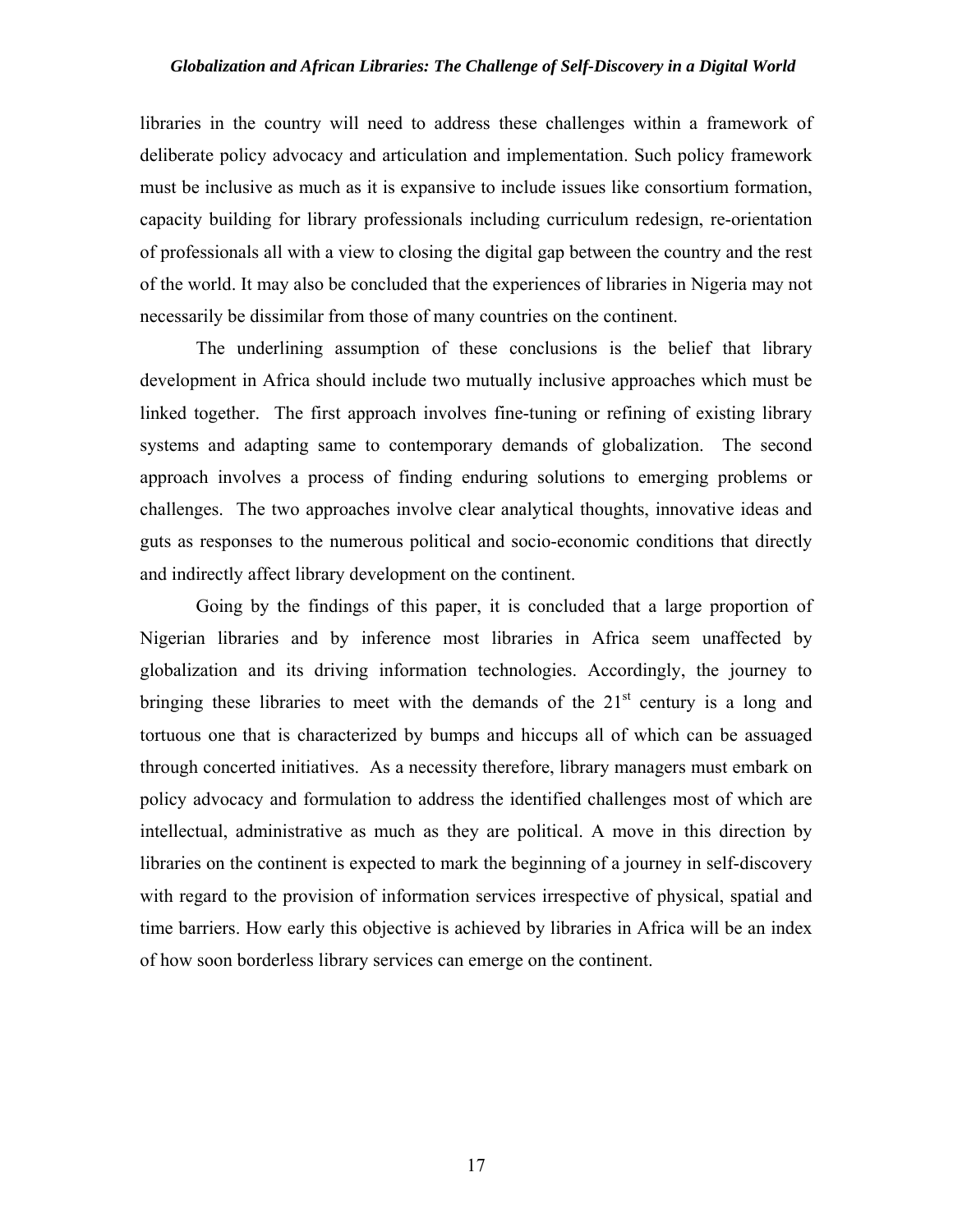# **Reference**

Banjo, Gboyega (1998), Libraries and cultural Heritage in Africa. IFLA Journal 24(4), 1098, 228-232. URL: http://www.ifla.org/v/iflaj/jour2004.pdf

Buckland, Michael (2003), Redesigning Library Services: A Manifesto URL: http://www.sunsite.berkeley.edu./literature/library/redesigning.hlt (accessed May 19 2003)

Dosunmu, J.A. (2001), Historical Sketch of the National Library of Nigeria, pp 111. In: Libraries and Librarianship in Nigeria: A Festschrift for Ezekiel B. Bankole. 299p.

International Network for the Availability of Scientific Publications (2008). An Investigation into the Funding of University Libraries in Zambia. Oxford: INASP and SCANUL-esc, 2004. 60PP.

Internet World Statistics, (2008) Internet Usage Satitics for Africa (Africa Internet Usage and Population Statistics). URL: http://www.internetworldsdats.com/Sdats1.htm

Kahin, Brian and Wilson 111, Ernest J. (1997). National Information Infrastructure Initiatives: Vision and Policy Design. Cambridge: The MIT Press, 1997 xiv, 649p.

Lechner, Frank (2008), Globalization Theories: World Culture Theory. URL: http://www.sociology.emory.edu/globalization/theories03.html (accessed 6th March 2008).

Mchombu, Kingo (1991). Which African Librarianship. IFLA Journal 17(1), 26-28, 1991,

Meyer, John W., et al (1997). World Society and the Nation State. American Journal of Sociology 103(1), 1997, 144 – 181.

Odusanwo, G. O. (2001). Development of Libraries in the Nigerian Federal Civil Service: A Historical Perspective. Pp. 219 0 239. In: Libraries and Librarianship in Nigeria…

Olalede, Bennedict A. (2004). The Future Directions for Africa Library Development. Washington, DC: Africa and Mid Eastern Division, Library of Congress.

Onatola Ayo (20098) Private Communications.

Ouattara, Alassane D. (1997). The Challenges of Globalization for Africa URL: http://www.inf.org/external/np/speaches/2993/052197.htm (accessed 1st February 2008.